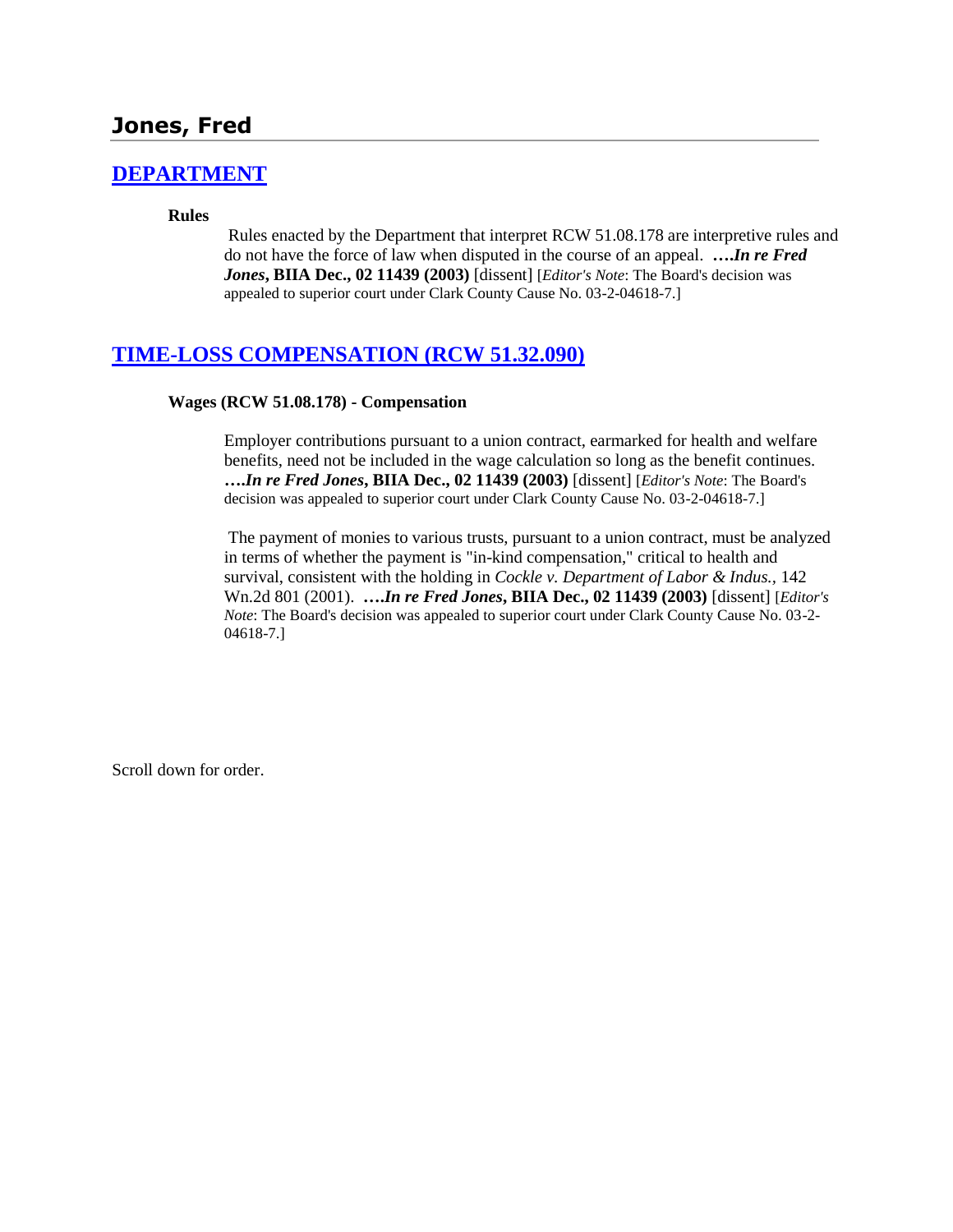## **BEFORE THE BOARD OF INDUSTRIAL INSURANCE APPEALS STATE OF WASHINGTON**

**)**

**IN RE: FRED L. JONES ) DOCKET NO. 02 11439**

**CLAIM NO. Y-386396 ) DECISION AND ORDER**

APPEARANCES:

Claimant, Fred L. Jones, by Rumbaugh Rideout & Barnett, per Terry J. Barnett

Employer, Swinerton Builders of Oregon, Inc., None

Department of Labor and Industries, by The Office of the Attorney General, per Steve Puz, Assistant

The claimant, Fred L. Jones, filed an appeal with the Board of Industrial Insurance Appeals on February 11, 2002, from an order of the Department of Labor and Industries dated February 4, 2002. In its order, the Department calculated the claimant's time loss compensation rate based on a married individual with no dependents and wages at the time of injury of \$4,185.28 per month. The Department order is **REVERSED AND REMANDED.**

# **DECISION**

Pursuant to RCW 51.52.104 and RCW 51.52.106, this matter is before the Board for review and decision on a timely Petition for Review filed by the claimant to a Proposed Decision and Order issued on February 19, 2003, in which the industrial appeals judge reversed the order of the Department dated February 4, 2002, and remanded the claim to the Department with direction to recalculate Mr. Jones' time loss compensation rate based on these facts: Mr. Jones is a married individual with no dependents; his hourly wage rate is \$26.03, plus employer paid health insurance benefits, and he worked 8.9 hours per day. The Department was also directed to take such further action as indicated by the facts and the law.

The Board has reviewed the evidentiary rulings in the record of proceedings. We hereby admit, as Board Exhibit No. 7, the employer's agreement to abide by the terms of the union's Master Agreement. This document was offered by the employer without objection but was not addressed in the proposed decision. With that exception, no prejudicial error was committed and the rulings are affirmed.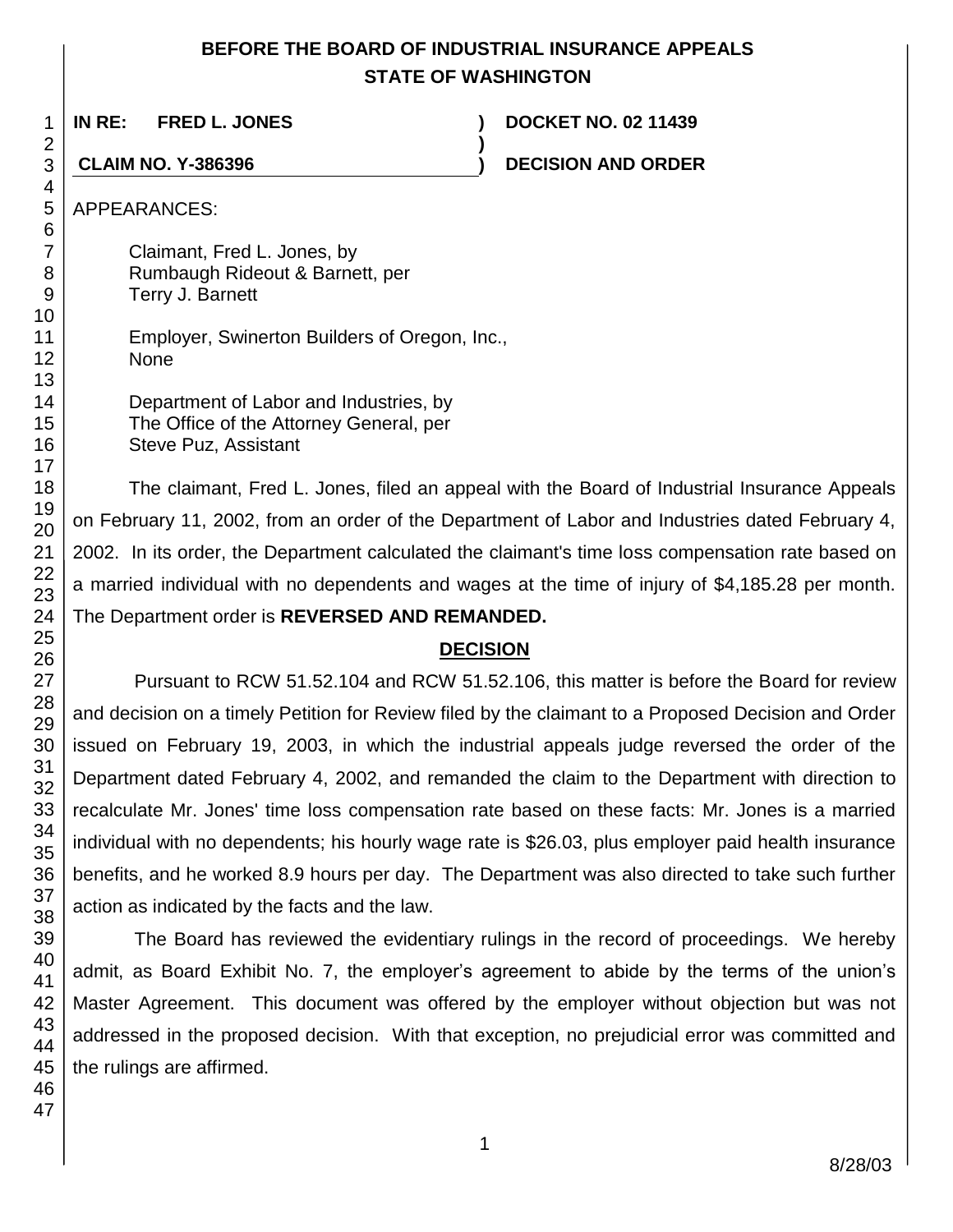We have granted review primarily to address the claimant's contention that his time loss rate was incorrectly calculated. The following is a summary of those facts necessary to explain our decision.

On August 16, 2001, Fred Jones was hired by Swinerton Construction to work as a union carpenter on a Clark County job. Prevailing wage was required. On October 18, 2001, he was injured in the course of his employment. Mr. Jones last worked on November 30, 2001.

Jim Christensen, a Department employee who helps determine prevailing wage per RCW 39.12, testified that prevailing wage might be paid in any combination of cash and fringe benefits. As of the date of injury, Mr. Jones' prevailing wage of \$33.52 was a combination of cash and in-kind benefits, as set forth in the union's collective bargaining Master Agreement. Swinterton Builders entered into an agreement to abide by the terms of the union's Master Agreement.

Mr. Jones asks this Board to treat as "wages" the employer-paid contributions to the vacation, union dues, H&W (health, life, death and dismemberment insurance), pension, and training trust funds. He first argues that, because prevailing wage can be satisfied through combined cash and in-kind benefits, the hourly prevailing wage amount (the gross wage) should be used as the time loss "wages." This argument is without merit. RCW 51.08.178(1), and the courts' construction of the statutory term "wages," control the calculation of an injured workers' hourly rate. The prevailing wage statute is irrelevant.

Schedule A to both contracts shows the breakdown of gross wages. Mr. Jones, a "Group 1" carpenter, was paid a base wage of \$23.78. In addition, the employer paid, into the appropriate trust accounts, contributions per hour worked by Mr. Jones for vacation (\$1.25), union dues (\$1.00), Health and Welfare (H&W) (\$3.28), pension (\$3.81), and training (\$ .40). His total gross wage was \$33.52. The base wage, vacation contribution, and union dues were considered "taxable." The balance of contributions was not taxed.

Mr. Jones could withdraw from the amount accrued in the vacation trust (including interest) on a quarterly, twice a year, or yearly basis, depending on how he set up the benefit. He had access to the money whether or not he took vacation and could spend it as he wished. In contrast, the union dues, H&W, pension, and training payments were not accessible to Mr. Jones as cash. There is no evidence that Mr. Jones was vested or qualified for pension plan benefits.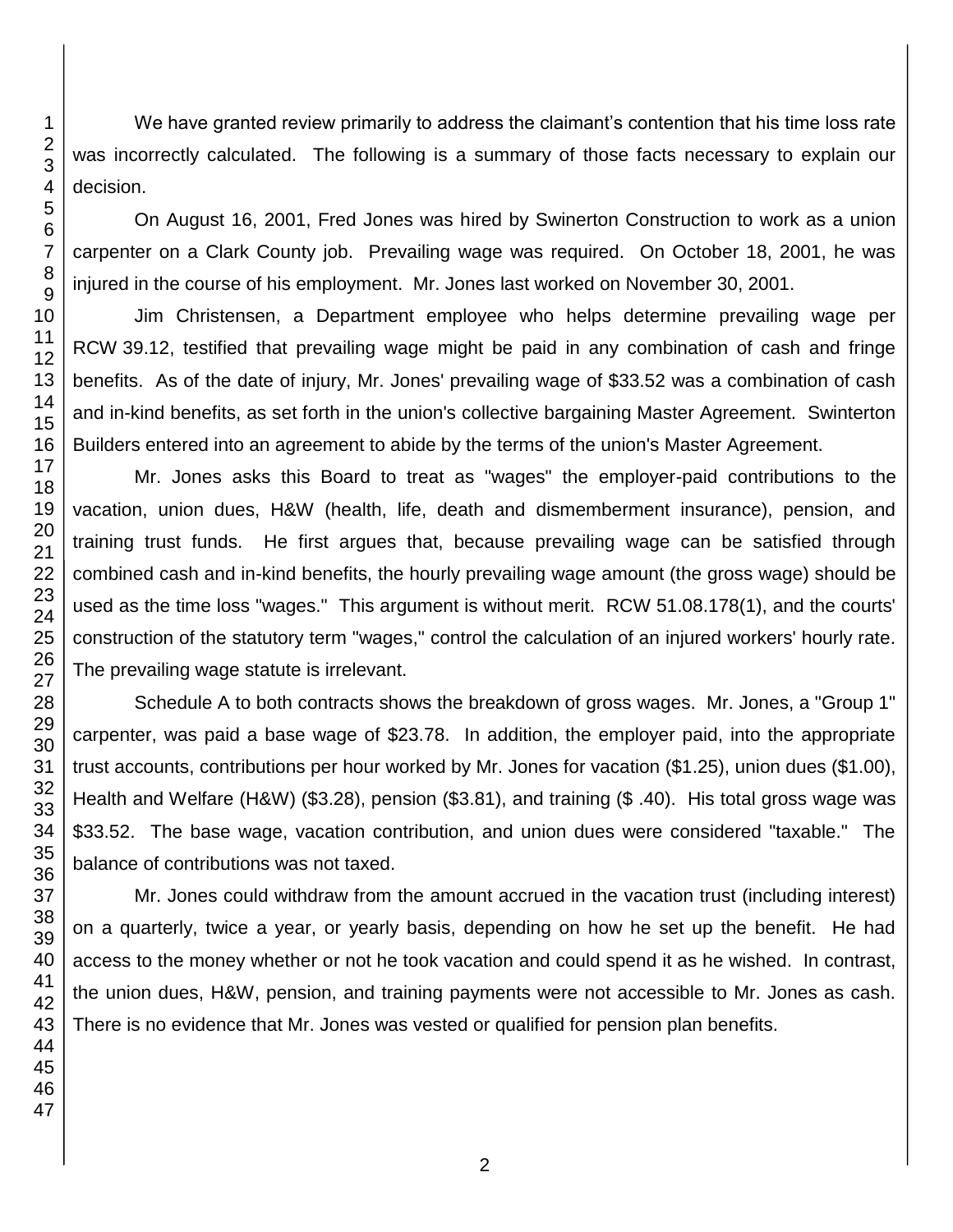According to James Smith, trust manager, the H&W trust account funds three separate benefits: health insurance, life insurance, and death and dismemberment insurance. An employee who works in excess of the number of hours necessary for entitlement to the H&W benefits may bank his hours toward continuing these benefits, for up to nine months, after he is laid off. An injured worker retains his full H&W benefits for six months after an industrial injury without need for further employer contribution.

The claimant characterizes all of the trust payments as "money wages." We disagree with this approach. The consideration paid to an injured worker by his employer can be "cash" or "in-kind." See *Cockle v. Department of Labor & Indus.*, 142 Wn.2d 801, 807 (2001). "In-kind" is defined as, "[g]iven in goods, commodities, or services rather than money." *The American Heritage® Dictionary of the English Language*, 4th Ed., 2000. In *Cockle*, the Supreme Court further defined in-kind benefits as either "fringe" or "nonfringe."

In-kind, nonfringe forms of "wages," are those described in RCW 51.08.178(1) as "of like nature" to "board, housing and fuel." Pursuant to *Cockle,* in-kind consideration fits within the definition of wages only where it is "a readily identifiable and reasonably calculable in-kind component of her [the claimant's] lost earning capacity at time of injury . . .." Moreover, the consideration must be nonfringe, *i.e.*, "critical to protecting workers' basic health and survival." *Cockle,* 142 Wn.2d. 801, 805. The threshold focus in a *Cockle* analysis must be the determination of the form of consideration paid, because only in-kind consideration is subject to the *Cockle* test for inclusion as "wages."

Based on the quality of the consideration paid, the only "monetary" component of Mr. Jones' compensation, other than his \$23.78 per hour base pay, is the \$1.25 per hour vacation payment. There is no significant difference between the paycheck earnings and the vacation earnings, other than the slightly delayed payout of vacation money. Although Mr. Jones could not access the funding between his pre-arranged "draws," it remained a source of cash funds that he could use as he pleased. When his paychecks stopped, so did the \$1.25 per hour payment. Therefore, \$1.25 should be added to the \$23.78 base wage rate.

The balance of the trust payments are earmarked for specific goods, commodities or services and therefore must be analyzed as "in-kind." The union dues payments were discontinued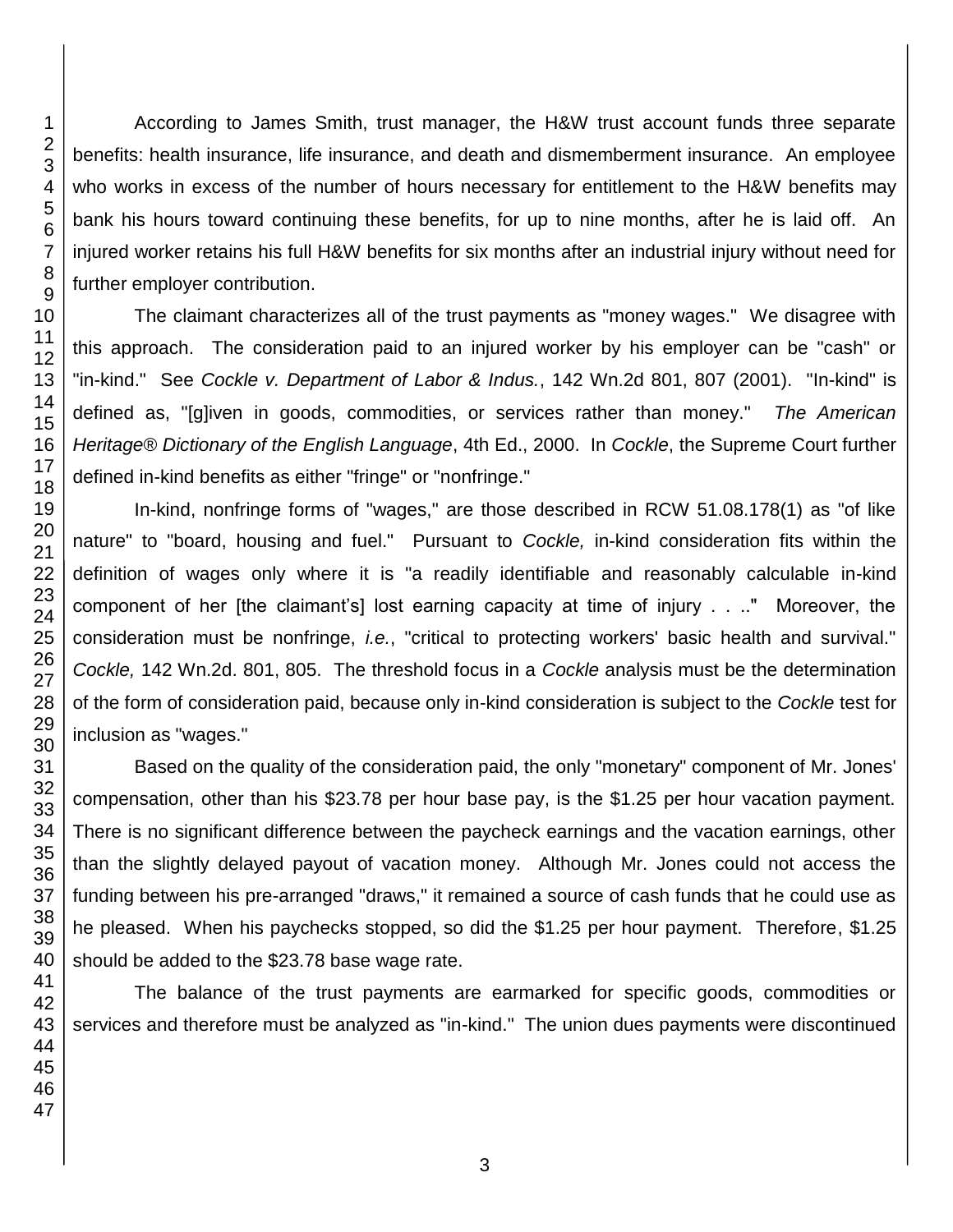when Mr. Jones' paychecks stopped. These payments are readily identifiable and reasonably calculable components of Mr. Jones' pre-injury earning capacity. However, union dues are not critical to his basic health and survival. Mr. Jones testified that he had previously worked non-union jobs but preferred the higher wage of union employment. The union dues payment by the employer does not meet the *Cockle* test for inclusion in the hourly wage calculation. Similarly, training benefits, which are tied to union membership, are not critical to basic health and survival.

The employer's H&W contribution pays for health care, plus life insurance and death and dismemberment insurance, including extended benefits. A necessary element of proof for any claimant seeking inclusion, as wages, of employer-paid in-kind benefits is evidence that the benefits were discontinued during the period of disability. *In re Jerry Olsen,* Dckt. No. 99 20855 (November 1, 2000). Here, the evidence shows that as of February 11, 2002 (the date of the order on appeal), Mr. Jones was within the 6-month post-industrial injury period where H&W benefits continue. "Banked hours" may have allowed these benefits to continue even longer. Should Mr. Jones lose the H&W benefits during a period of disability, this would constitute a "change of circumstances" as contemplated by RCW 51.28.040, and Mr. Jones could petition the Department to determine his entitlement to an adjusted wage.

Mr. Jones also seeks inclusion of the employer's contribution to pension benefits. He has not proven that he was vested and entitled to pension benefits as of the date of injury. Further, a majority of the Board has previously rejected inclusion of pension benefits. See, e.g., *Ronald Tucker*, Dckt. No. 00 11573 (June 22, 2001) (finding that pension benefits are not of "like nature" with benefits such as food, shelter, fuel, and health care).

Finally, we note that the Department recently promulgated rules addressing wage rate determinations. The rules, submitted by the Department as Supplemental Legal Authority on May 15, 2003, were effective June 15, 2003.

The Department's rules consist of five new sections, WAC 296-14-520, 296-14-522, 296-14- 524, 296-14-526, 296-14-528 and 296-14-530. There is no explicit statutory authority to promulgate rules interpreting RCW 51.08.178 ("Wages"). The Department must rely on the authority provided in RCW 51.04.020(1), which allows the director to "[e]stablish and adopt rules governing the administration of [Title 51]." The rules are properly characterized as "interpretive," as that term is defined in the Washington Administrative Procedures Act (APA):, Title 34 RCW

> An "interpretive rule" is a rule, the violation of which does not subject a person to a penalty or sanction, that sets forth the agency's interpretation of statutory provisions it administers.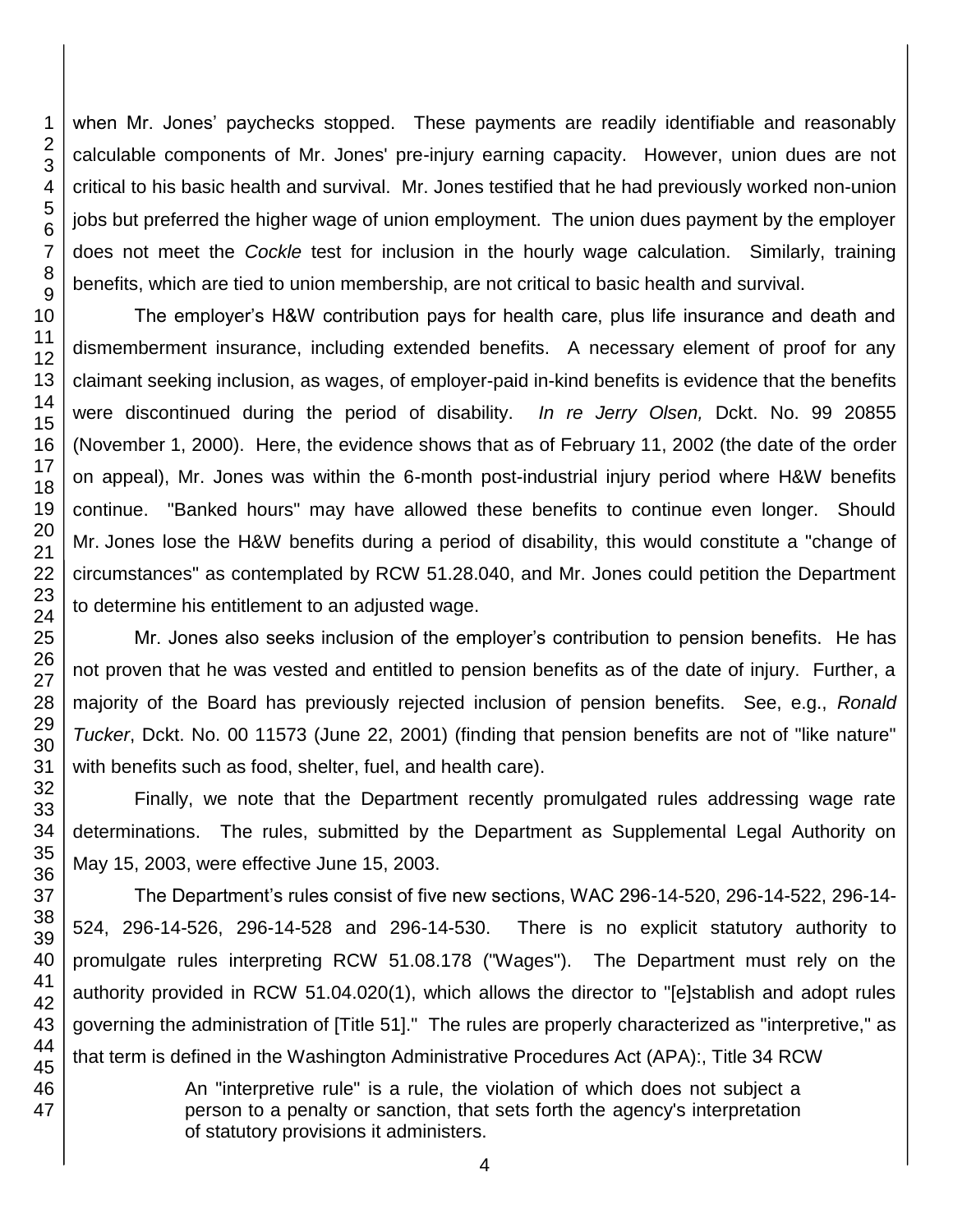RCW 34.05.328 (5)(c)(ii). The authority for the rules' substance must therefore derive from existing law. We note that the Department specifically references *Cockle v. Department of Labor & Indus.*, 142 Wn.2d 801(2001) as authority, from which we infer that the rules interpret RCW 51.08.178 in light of the Department's interpretation of the Supreme Court decision in *Cockle.*

Interpretive rules promulgated under the federal Administrative Procedures Act do not have the force of law. *Winans v. W.A.S., Inc.,* 112 Wn.2d 529, 537 (1989). We find no Washington case law specifically adopting the federal treatment of interpretive rules. However, the Washington State Legislature, in RCW 34.05.001 of the state APA, did indicate its intent that the law be interpreted "consistently with decisions of other courts interpreting similar provisions of other states, the federal government, and model acts." RCW 34.05.001. Commentators have suggested that the federal and Washington State's APAs are sufficiently similar and therefore, similar to the federal statute, Washington State's interpretive rules do not have the force of law. See *Washington Administrative Law Practice Manual* § 7.02(c). We conclude that the Department's new rules represent the Department's interpretation, only, rather than legislation with the force of law.

We find the Department's interpretive rules generally consistent with RCW 51.08.178, the *Cockle* decision and our Board precedents, which control the resolution of the present appeal. The following discussion is limited to those aspects of the rules that we find directly applicable to the case at bar.

WAC 296-14-522 breaks down wages into three categories:

(1) The **gross cash wages** paid by the employer for services performed. "Cash wages" means payment in cash, by check, by electronic transfer or by other means made directly to the worker before any mandatory deductions required by state or federal law. Tips are also considered wages but only to the extent they are reported to the employer for federal income tax purposes.

(2) **Bonuses** paid by the employer of record as part of the employment contract in the twelve months immediately preceding the injury or date of disease manifestation.

(3) **The reasonable value of board, housing, fuel and other consideration of like nature** received from the employer at the time of injury or on the date of disease manifestation that are part of the contract of hire.

(Emphasis added).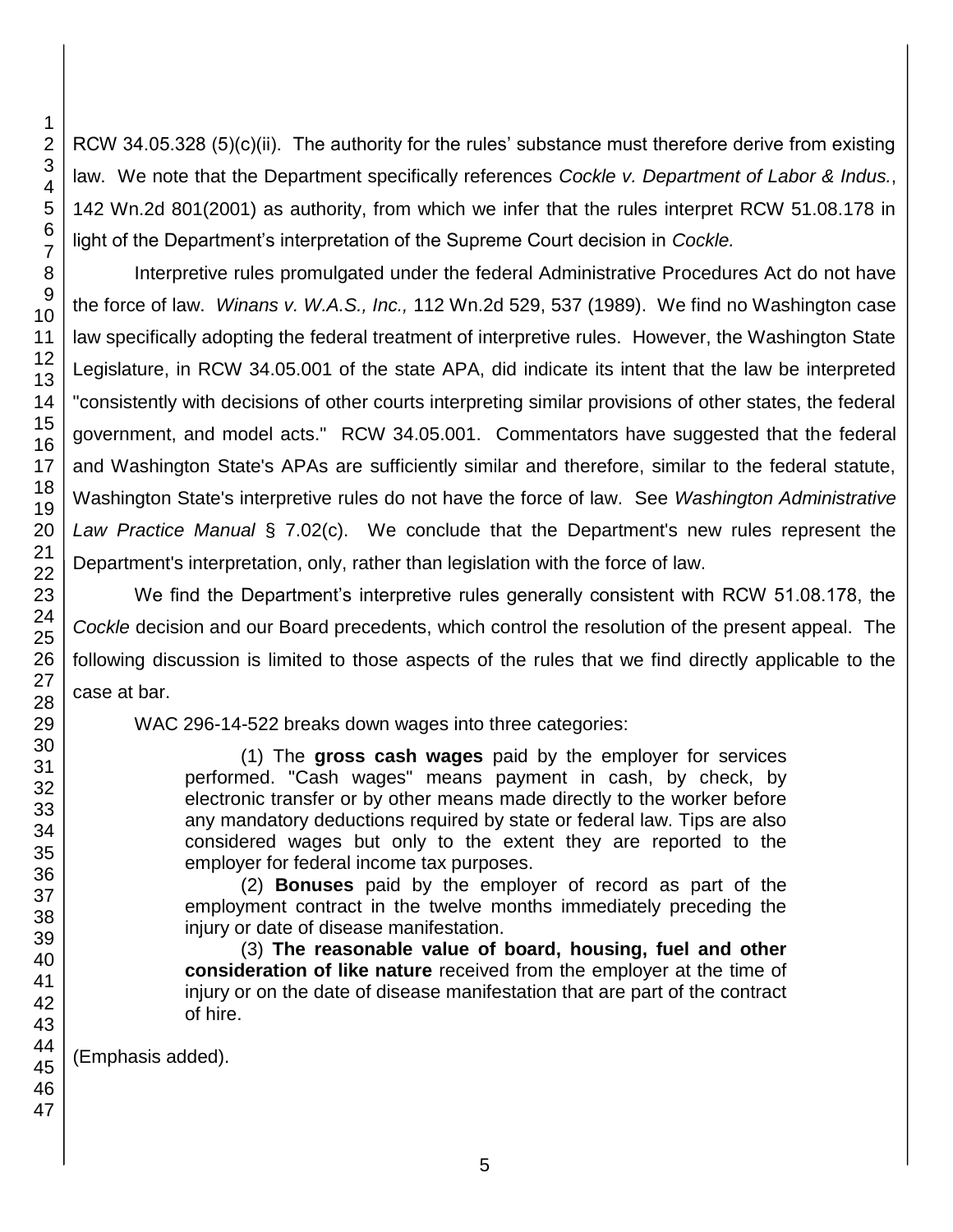We agree that RCW 51.78.178 and the *Cockle* decision recognize these three forms of "wages." Regarding "cash wages," we question the correctness of the language limiting gross cash wages to the amount paid before "mandatory deductions required by state or federal law." "Gross" is not defined in this rule. Where an agency does not define a particular term used in a rule, it is appropriate to resort to the dictionary definition. *Maplewood Estates, Inc. v. Department of Labor & Indus*., 104 Wn. App. 299, 306 (2000). "Gross" means "exclusive of deductions." *Webster's II New College Dictionary* at 491(1995). The gross wage should be determined exclusive of deductions. "Gross cash wage" is that portion of the gross wage that is "cash," and not "in-kind," compensation.

In Mr. Jones' case, his gross wage is the total of all forms of compensation (\$33.52). To determine the gross *cash* wage portion, the value of those items earmarked for purchase of "in-kind" items (training, pension, H&W, union dues) are deducted. Remaining are the "gross cash wages." Although not applicable to Mr. Jones, the other forms of "wages" (bonuses and "like nature" consideration) would be added to the gross cash wage.

The "cash wages" definition also speaks in terms of payments "made directly to the worker." To the extent that section (1) of WAC 296-14-522 may be interpreted to exclude any payment (including vacation pay) made through a trust fund, we disagree. The money held in Mr. Jones' vacation fund is nearly identical to a bank account in which a paycheck is deposited. The trust held the employer's vacation contribution in an interest-bearing account that Mr. Jones could periodically access whether or not he took a vacation.

Section (3) of WAC 296-14-522 separately includes as "wages" those fringe benefits that satisfy the "of like nature" test. This section of the new rule includes an exception that excludes, from the "wages" definition, employer payments into trust funds for benefits that do not satisfy the "of like nature" test:

> Payments for items other than board, housing, fuel or other consideration of like nature made by the employer to a trust fund or other entity for fringe benefits do not constitute wages.

We note also that WAC 296-14-524 specifically excludes union dues from '"consideration of a like nature' to board, housing and fuel," consistent with our decision here.

Having resolved the *Cockle* issues raised in this appeal, we now address Mr. Jones allegation that the Department miscalculated the "hours per day" component of the time loss rate. Vickie Kennedy, the Department's program manager for policy and quality coordination, testified that since Mr. Jones' overtime was fairly regular, "the Department would look at a representative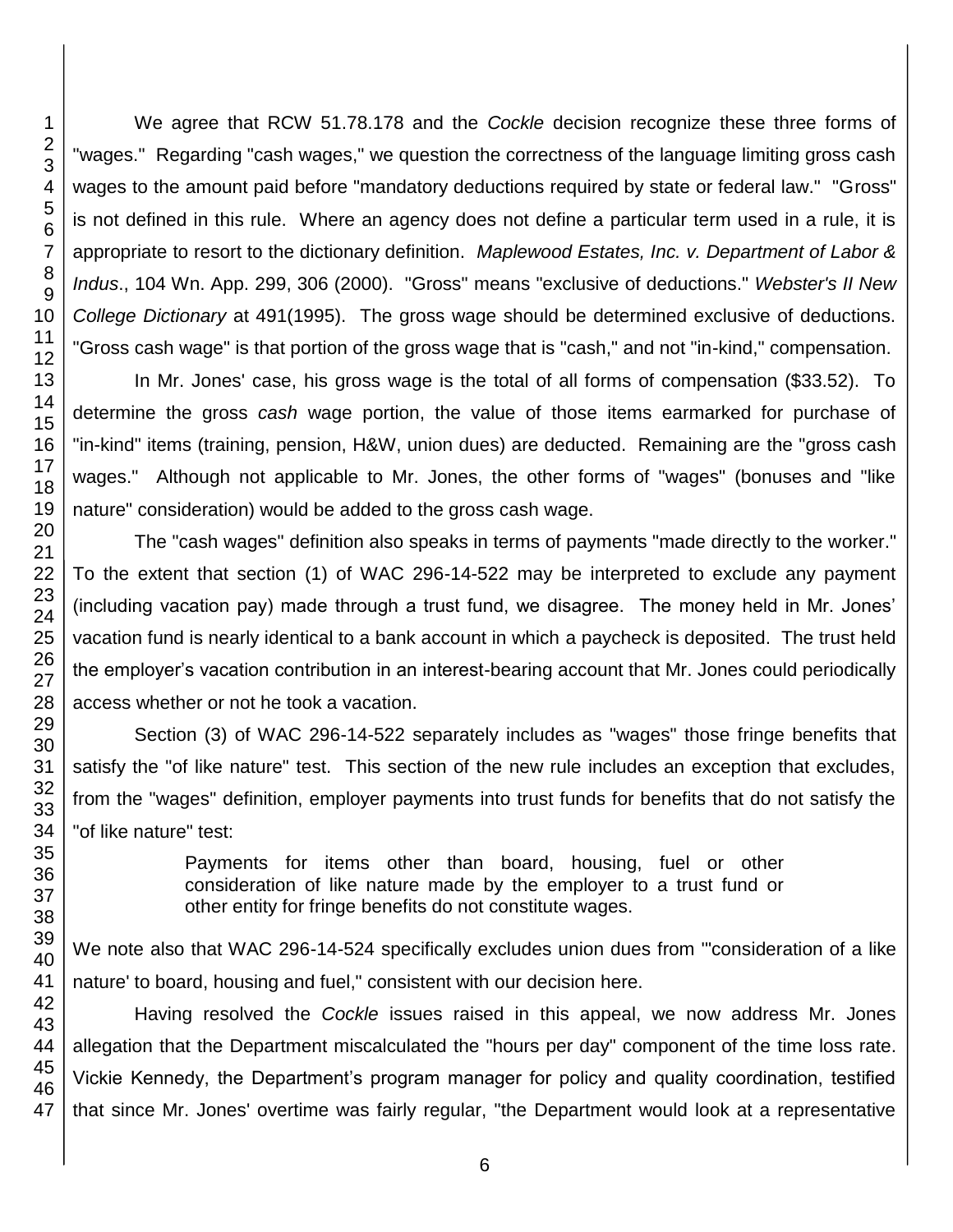time period and come up with an average or an expected number of overtime hours and include that in the calculation of the worker's wage at the time of injury." 12/2/02 Tr. at 27.

The Department's policy is consistent with RCW 51.08.178. Pursuant to Section (1) of the statute, "the term 'wages' . . . shall not include overtime pay" for purposes of calculating the time loss rate under that section. However, "[t]he number of hours the worker is normally employed shall be determined by the department in a fair and reasonable manner, which may include averaging the number of hours worked per day." Although overtime **pay** cannot enter into the calculation, averaging the hours, including overtime, is consistent with the statutory language requiring a fair and reasonable calculation. This policy is reflected in WAC 296-14-530, one of the new wage calculation rules.

Mr. Jones' pay stubs for pay periods in 2001 reflect his hours worked for each full-week pay period: 50 (August 25), 42.5 (September 2), 33 (September 9), 44 (September 23), 48 (September 30), 42 (October 7), 51 (October 14), and 49 (October 21). This averages out to 44.9 hours per week, or 8.98 (9) hours a day. The time loss calculation in the Department order on appeal was based on full-time work, eight hours per day, five days a week. The Department should include the average nine hours per day in the wage calculation.

The Department order of February 4, 2002 is reversed, and this claim is remanded to the Department with directions to issue an order that recalculates the claimant's time loss rate based on married with no dependents with an hourly rate of \$25.03, nine hours per day, five days per week.

## **FINDINGS OF FACT**

- 1. On November 13, 2001, the Department of Labor and Industries received an application for benefits alleging an industrial injury to the claimant on October 18, 2001, during the course of his employment with Swinerton Builders of Oregon, Inc. The claim was allowed and benefits paid. On February 4, 2002, the Department issued an order that determined the claimant's time loss compensation rate that was based on a married individual with no dependents and with monthly wages at the time of injury of \$4,185.28. On February 11, 2002, the Board received the claimant's appeal from the February 4, 2002 order and it was assigned Docket No. 02 11439.
- 2. On October 18, 2001, Fred L. Jones sustained an industrial injury while in the course of his employment with Swinerton Builders.
- 3. As of October 18, 2001, Mr. Jones' base wage was \$23.78. In addition, by agreement with Mr. Jones' union, his employer compensated Mr. Jones by paying the following amounts into union trust accounts for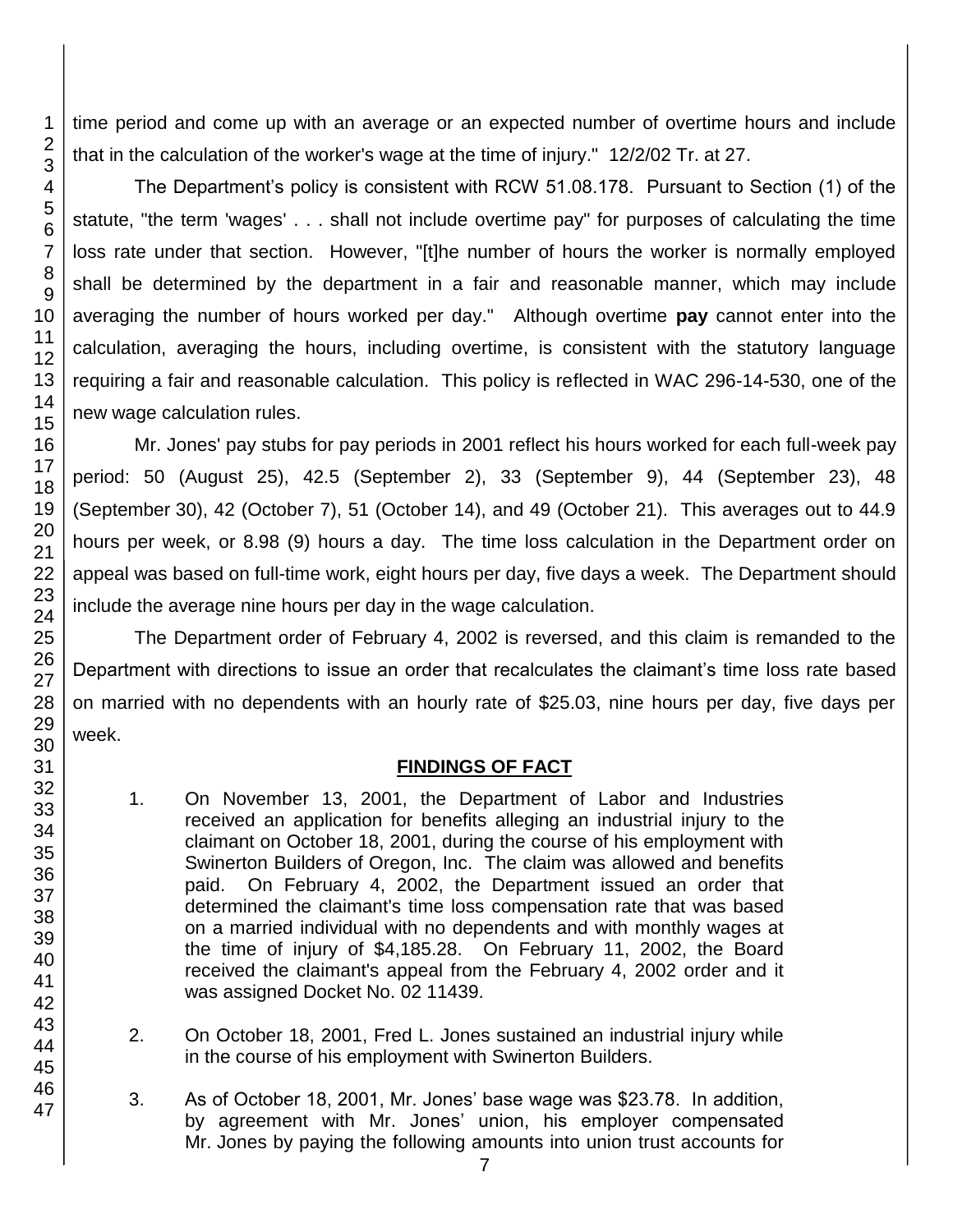each hour worked: \$1.25 for vacation; \$1.00 for union dues, \$3.28 for health and welfare (health insurance, life insurance, and death and dismemberment insurance), \$3.81 for pension, and \$ .40 for training. The resulting gross wage, \$33.52, met the prevailing wage requirement.

- 4. As of October 18, 2001, Mr. Jones had the ability to periodically withdraw the funds from the vacation trust, including interest, whether or not he took vacation time, and he could use these funds as he pleased.
- 5. As of October 18, 2001, Mr. Jones' gross cash wage included his base pay (\$23.78 per hour) plus the \$1.25 per hour vacation pay, for a total of \$25.03 per hour.
- 6. As of October 18, 2001, the employer's contribution to the union trust fund for Mr. Jones' union dues, health and welfare, pension, and training, were in-kind consideration.
- 7. From October 18, 2001 through at least February 4, 2002, Mr. Jones retained his health and welfare benefits.
- 8. As of October 18, 2001, Mr. Jones was not vested in his pension plan and had no entitlement to these benefits.
- 9. Union dues and training benefits are not critical to Mr. Jones' health and survival.
- 10. As of October 18, 2001, Mr. Jones averaged nine hours of work per day and he worked five days per week.

## **CONCLUSIONS OF LAW**

- 1. The Board of Industrial Insurance Appeals has jurisdiction over the parties to and the subject matter of this appeal.
- 2. The prevailing wage laws, RCW 39.12, have no applicability to determining a worker's wages for purposes of RCW 51.08.178.
- 3. The value of Mr. Jones health and welfare benefits cannot be included, in whole or in part, in the calculation of his "wages" through February 4, 2002, as contemplated by RCW 51.08.178.
- 4. The value of Mr. Jones' vacation benefit is properly included in the calculation of his "wages" as contemplated by RCW 51.08.178.
- 5. The value of Mr. Jones union dues and training benefits are not properly included in the calculation of his "wages" as contemplated by RCW 51.08.178.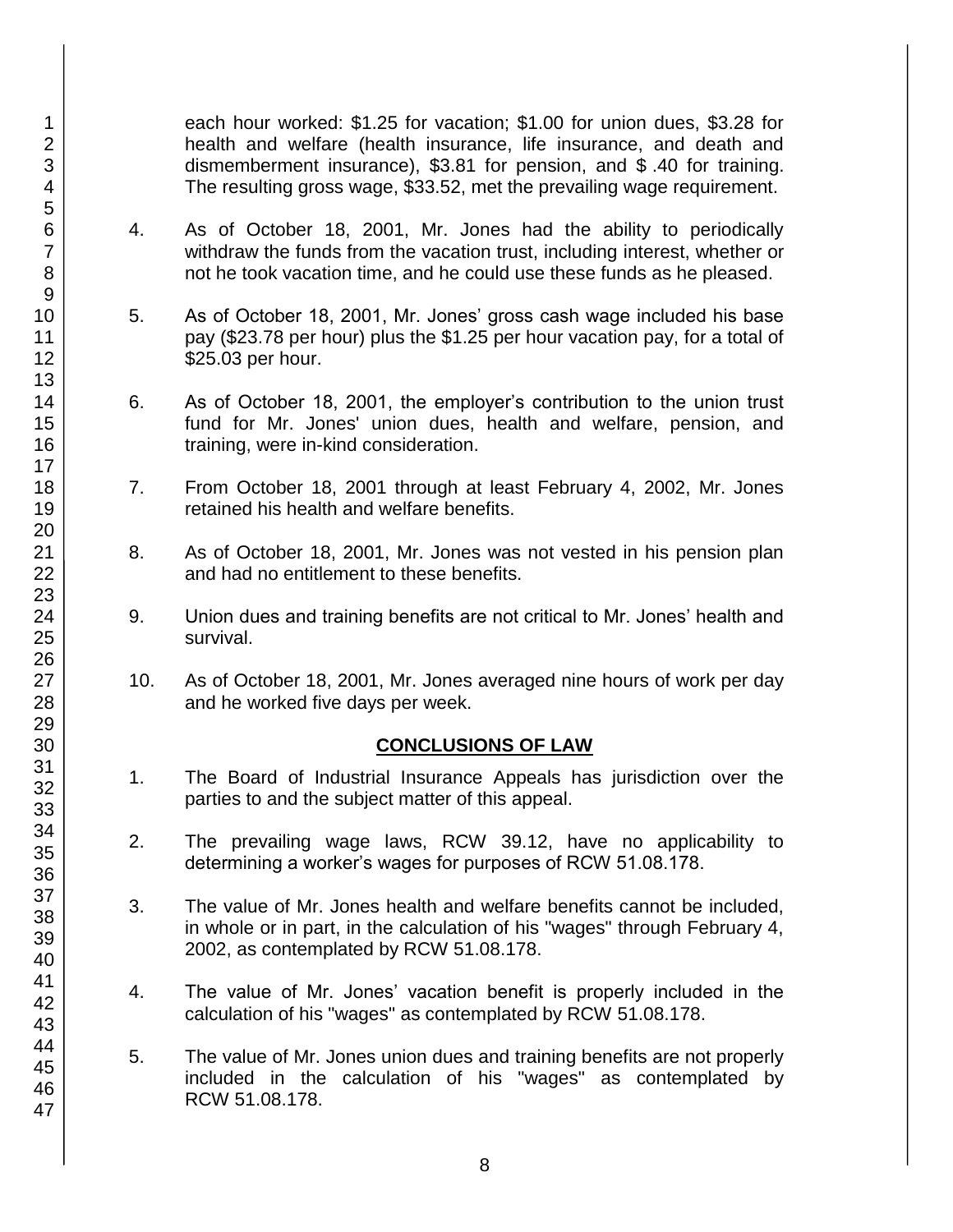- 6. The value of Mr. Jones' pension benefit is not properly included in the calculation of his "wages" as contemplated by RCW 51.08.178.
- 7. The February 4, 2002 order of the Department of Labor and Industries is incorrect and is reversed. This claim is remanded to the Department to recalculate Mr. Jones' time loss compensation based on a married individual with no dependents with an hourly rate of \$25.03 for an average nine hours per day and five days per week, and to take such further action as is indicated by the facts and the law.

#### It is so **ORDERED**.

Dated this 28th day of August, 2003.

# BOARD OF INDUSTRIAL INSURANCE APPEALS

/s/\_\_\_\_\_\_\_\_\_\_\_\_\_\_\_\_\_\_\_\_\_\_\_\_\_\_\_\_\_\_\_\_\_\_\_\_\_ THOMAS E. EGAN Chairperson

/s/\_\_\_\_\_\_\_\_\_\_\_\_\_\_\_\_\_\_\_\_\_\_\_\_\_\_\_\_\_\_\_\_\_\_\_\_\_ CALHOUN DICKINSON Member

## **DISSENT**

I dissent. I agree with the majority that Mr. Jones' \$1.25 per hour vacation payment is part of his cash wage, but strongly disagree with the exclusion of the other payments made by the employer to the union trust on Mr. Jones' behalf. The claimant's Petition for Review persuasively argues that the entirety of the compensation paid to Mr. Jones was a money wage that is not subject to the *Cockle* analysis. Mr. Jones was not paid any in-kind compensation. Rather, the employer compensated Mr. Jones in his paychecks and with the additional payments to trust accounts that the claimant, through his bargaining representative, designated. The union trust, in turn, provided Mr. Jones with the various benefits that the majority erroneously characterizes as "in kind."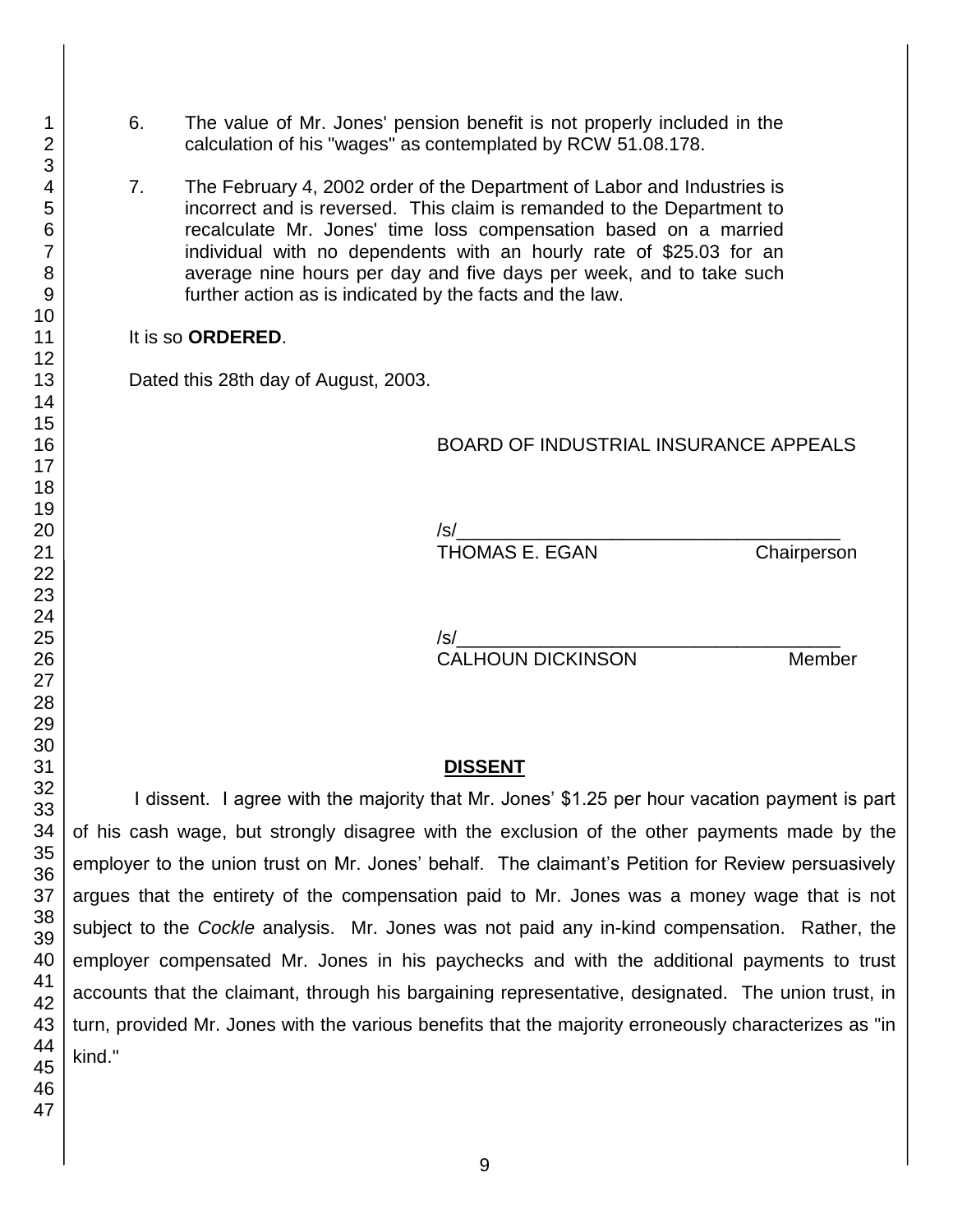The *Cockle* decision acknowledged this principal when it cited with approval United States Supreme Court Justice Thurgood Marshall's dissent in *Morrison-Knudsen Constr. Co. v. Dir., Office of Workers' Comp. Programs:*

> For the purposes of determining a worker's earning power, there is no principled distinction between direct cash payments and payments into a plan that provides benefits to the employee. If the employer had agreed to pay some fixed amount of money to its employees who, in turn, paid the amount into benefit funds, that amount would satisfy the majority's definition of wages since the benefit has "a present value that can be readily converted into a cash equivalent on the basis of [its] market value." In my view, the result should not change simply because the company agrees to eliminate an unnecessary transaction by paying the contributions directly to the trust funds.

*Cockle* at 818, citing *Morrison-Knudsen Constr. Co.,* 461 U.S. 624, 642 (1983) (Marshall, J., dissenting)*.*

Mr. Jones' cash wage is the full \$33.52 that his employer was paying for Mr. Jones' work at the time of injury. The record in this matter establishes that Mr. Jones was working on a prevailing wage job when injured. The employer was required to pay \$33.52 to all similarly situated workers, union members or not. The amounts paid by the employer to various trusts are voluntary deductions, taken from the worker's paycheck as a result of the union contract, and are part of the bargained-for wage. Had the union agreement, negotiated on behalf of its members, not required the employer to pay the sums into various trusts, the amounts would be included in Mr. Jones' gross wages.

The correctness of this approach is most obvious when one considers that the employer's payments for vacation and union dues were considered "wages" for federal income tax purposes. It is patently unfair to disregard these sums for purposes of time loss compensation, while those same payments are taxed as if part of Mr. Jones' cash wages. Union dues payments and vacation pay (which was included by the majority) should be included in the wage calculation if only for the reason that it is inequitable to deduct federal tax on a payment that is not considered "wages" for purposes of time loss compensation.

Even if the money paid by the employer into the trust for these benefits is considered "in kind" and subject to the *Cockle* test, that money should qualify as "wages." Pension benefits are critical to protecting a worker's basic health and survival. They replace wages after retirement and provide the means to live beyond the working years. Similarly, life, death and dismemberment, and